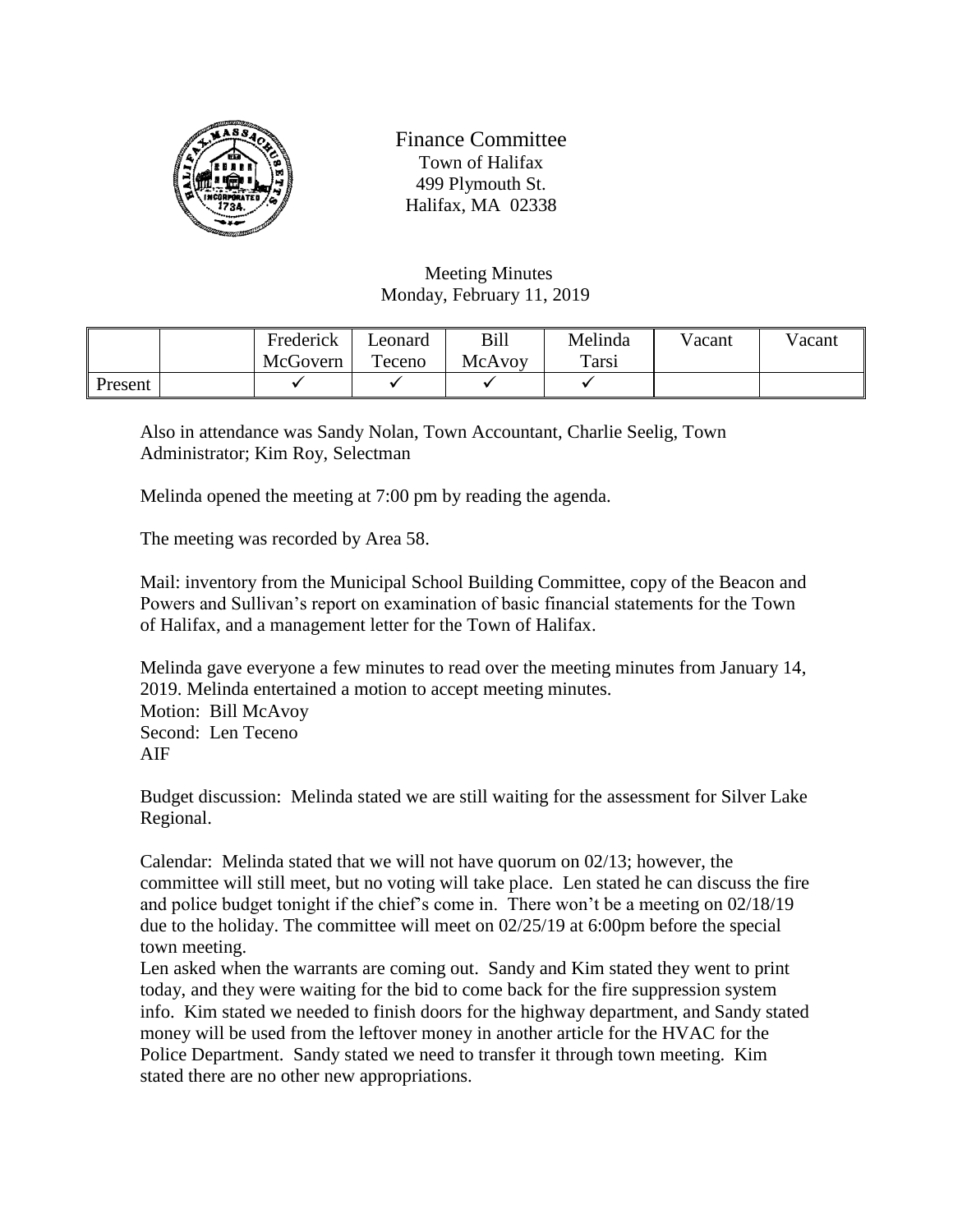Melinda asked that in terms of March, should we hold every Monday and Wednesday for meeting. Kim stated we should. Any departments that the committee hasn't heard from yet, will be scheduled for the beginning of march.

Next on the agenda: The Water Department. Keith Swanson, the Water Superintendent and Cathy O'Neil, Administrative Assistant introduced themselves. Bill advised everyone should tour the water department's two facilities if they have a chance to. Melinda stated they looked at everything that was level funded and that they voted to recommend a few lines in the Water Department budget because they were level funded or lower. She stated we have a few questions about a couple of lines that had differences from the previous year. One line is #101 - Water, Gas and Oil. Melinda stated the committee has questions as to why there is a differential. The amount allotted in FY19 was \$13,750.00 and the amount expended was \$4,828.00 in FY18. Why have they been expending less than they've been voted. Keith stated they never know what the cost of fuel will be. Sandy stated FY16 and FY17 is almost double than what he spent in FY18. He probably hasn't gotten his bill for the second half of the year. FY 19's bill will probably be about \$10,000.00. Keith stated they are trying to get away from the heavy duty vehicles. They are expensive to run. Keith is requesting a half ton four wheel drive pickup truck instead. They are better on fuel, and cheaper on maintenance. This would have to be a line item transfer amount per Sandy. Keith stated that they only spend what they need to spend. Sandy stated the water department is a self enterprise. Their money comes from their revenues and retained earnings. Bill asked what the point of reviewing the department is. Sandy stated they are the finance committee over the general fund and the water department funding. She stated that the committee would have a say if there was an unusual request for a high amount of money.

Len asked how the water rates are determined. Do they increase every year? Keith stated no. Rates have not gone up in three years and there are no plans to raise them. Kim stated that an increase would be

need based or for a project. Kim stated the water department is looking at a capital plan for their infrastructure. Keith stated that is "well into the wind" and the engineer is coming in tomorrow night and a discussion will be started then. Kim stated that would come out of their budget. Sandy stated all their debt is paid off and they have a healthy retained earnings amount for future projects. Keith stated that it is very uncommon for a water dept to be this debt free; however, they may need to borrow some money sometime in the future. Melinda stated that is why they voted for the cushion for Line #103, Tower, Wells and Maintenance because the requested amounts are always varied.

Len asked about the increase in wages, and if it was due to hours. Sandy stated we have an extra day this year so some of it is because of that. Melinda stated Wage and Personnel has not come out with recommendations yet. Bill had a question about the insurance line. Sandy stated it is property and liability insurance and that is tied to what Charlie does.

Kim stated it is an enterprise account and that is a shared service account. Melinda asked if we want to entertain a motion to recommend on line #101, Water Gas and Oil for FY20 for \$13,750.00 which is level funded.

Motion: Fred McGovern Second: Len Teceno AIF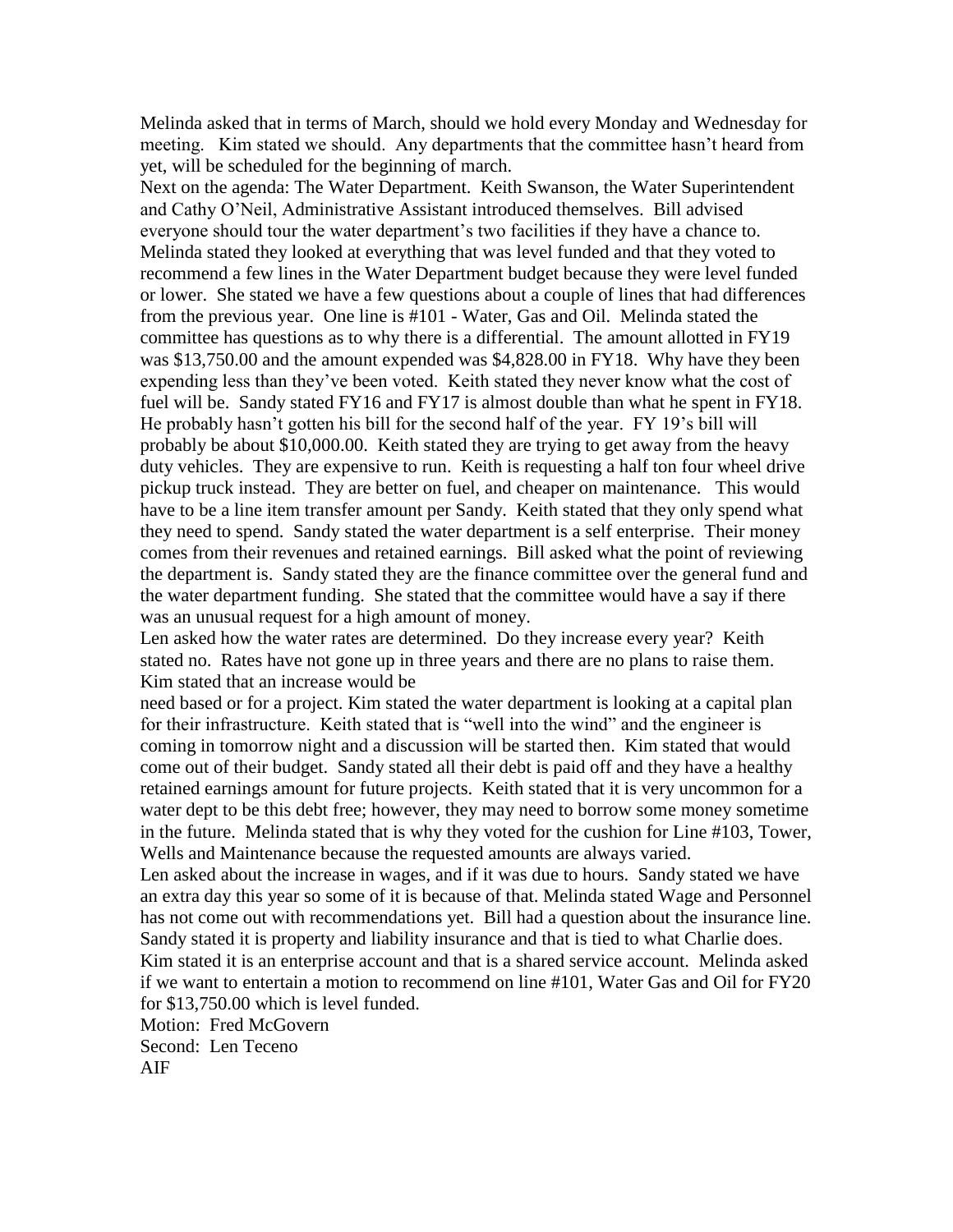The only lines left in the Water Department are wage and personnel lines and insurance. Bill asked about making a motion on Line #97 – Water Insurance, for \$60,579.00. Melinda entertained a motion to recommend Line #97. Melinda asked if there were any questions, and there were none. Motion: Fred McGovern Second: Len Teceno AIF

Kim talked about Monponsett Pond, and stated we're getting matching funds from the state in a grant for \$10,000.00. Also, the doors for the Highway Department, approval of a pilot for the River St. solar project, and approval to enter into negotiations for a different pilot program for Franklin St., and the website, are all items that Charlie can answer.

Next on the agenda: Solid Waste and Recycle (and HWY):

Melinda made introductions and informed Steve that we recommended level funded and decreased items but asked departments to come in to discuss any line items that were not level funded.

Line #104 and #106 are wage lines.

Line #105 – Recycling Office Expense: FY20 request is \$3,460.00 which is an increase over FY19's budget of \$3,190.00. Melinda asked Steve if he knew the reason for the increase. Melinda stated the internet expense is going up \$200.00, equipment and uniforms are going up, supplies goes up a little bit and clothing allowance is going up a little. Steve did not have an answer as to why those lines went up, but he knows they had to buy new vests. Internet costs went up but is more in line with 2016, and 2017. Melinda asked him to check on these so we can be sure of figures and what is being asked for. Melinda states we will hold on this line.

Line #107 - Recycling Center Expense: Recycling price is going up per Steve. The disposal costs are going up. Melinda asked if all the advertising regarding making sure there is no contamination of the recycling is having any effect on it? Steve stated yes, it's more difficult to get rid of it, so costs increase. Bill asked if an increase in tonnage disposal is expected as well. Kim stated that at some point this is going to have to be analyzed. People are upset with the recycling fees. This may be a service that the town no longer provides because it is not cost effective. The town has never made a profit. Bill pointed out that the tonnage went from \$60.00 a ton to \$90.00. Len and Bill questioned the tipping costs. Melinda asked when the tipping prices are set. Steve stated the contract is up; also, we can't budget until we know the costs. Melinda asked if this figure takes that into account. Sandy pointed out that we might not even make it through this year. Melinda asked if we caught the tipping cycle out of cycle and that's why it looks so much higher. Sandy stated Line #109 will cover that. Bill wants to make sure the numbers presented are correct. Sandy will check with Sue. This is paid for by their revenues and retained earnings. Kim stated we should have a board of selectman person, finance person, etc. look at this. She will talk to Charlie. Sandy stated that they work very hard to keep costs down to make sure revenues pay for expenses. Kim stated we need to discuss this further with a subcommittee so we can get ahead of it.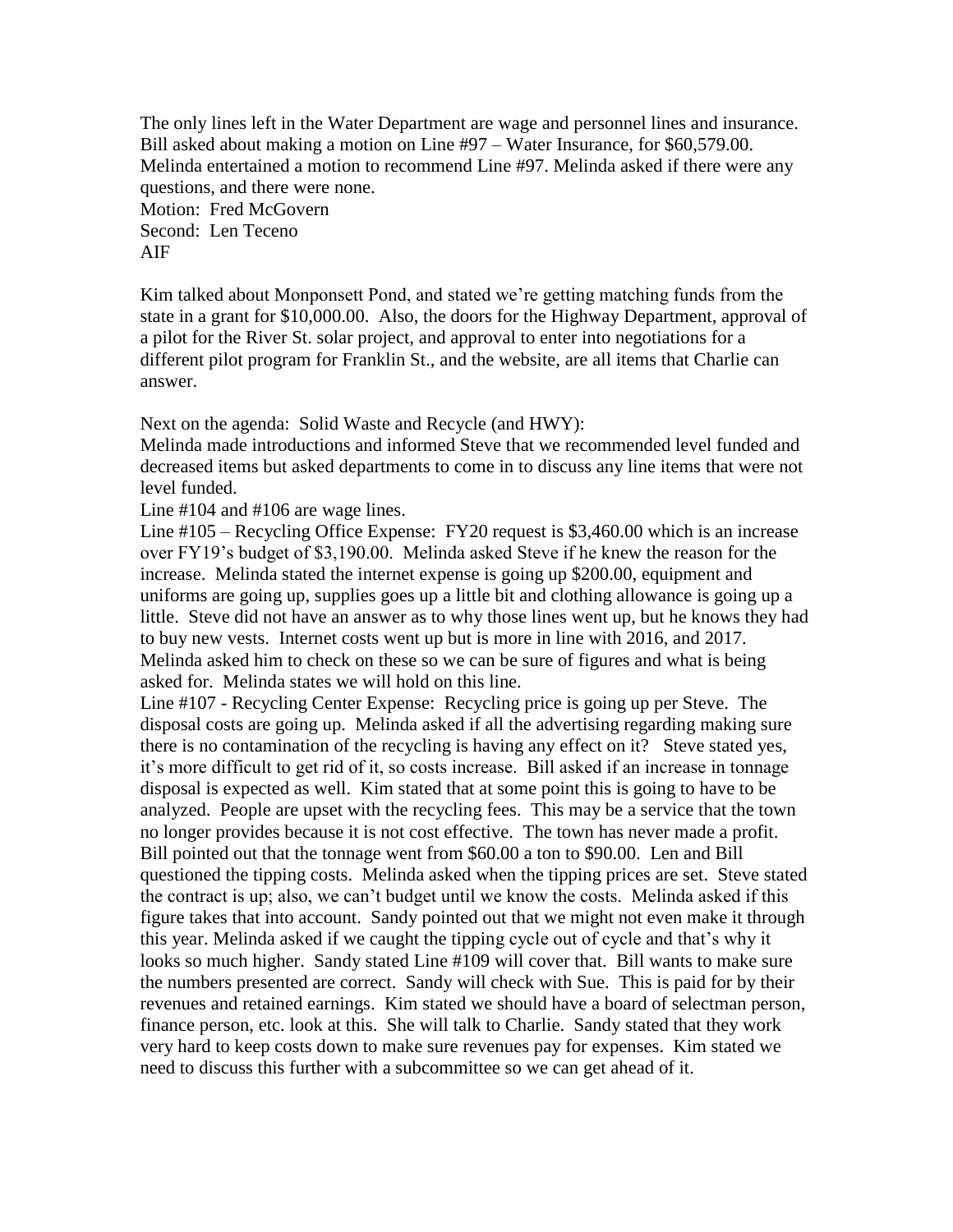Melinda recommends holding on Line #107 for further clarification. Bill recommended holding on Line #109 as well.

Line #108: level funded request at \$12,335.00 for FY20, but \$14,016.00 was expended in FY18. Melinda wants to make sure this request is adequate. Bill asked Sandy how that is trending. Sandy stated that is difficult. It will depend on how much hazardous waste comes in so we are going to do a hazardous waste day to keep costs down. Sue is gathering information from other towns as to how much they pay for this, but she level funded for now. Melinda entertained a motion to recommend Line #108.

Motion: Bill McAvoy

Second: Len Teceno

## AIF

Steve stated that they are looking to adjust two containers. They are looking to remove the tops of these themselves so the town can have all the scrap metal money.

## Regarding Highway:

Line #77, #78, #79, #87 are technically wage lines so they will not be discussed tonight. Sandy stated the information for the other line items that are level funded just came in. Len asked about the wage lines. Kim stated the finance committee does need to talk about the requested increase in hours. Sandy asked Steve about an article request for additional labor he has on his budget sheet. Sandy stated that is not usually asked for in an article. It is brought before the Finance Committee.

Line #78 – there is a request for \$45,011.00 for a new position. Steve stated this new position would be for a truck driver/laborer. They are short handed at the moment. Steve would eventually like to eliminate the part time secretary and use that money to go to a full time position. He would eventually like to go with a full time cemetery, but for now this number is based on a part time cemetery person and full time truck/driver/laborer. Steve will hold off on Line #78 and clarify. The union position will have to be taken out of this discussion. Melinda asked Steve if she thinks the one full time position is sufficient. Steve answered yes. Len asked if decreasing brush pick up had been looked at. Steve stated that the brush pick up is only one day a month, but if they see something on the side of the road, they pick it up. They also use the chipper for residents if they drop it off. Len asked if there was anything else we do that we don't charge for and are under no obligation to do? Steve stated that the townspeople pay a lot in taxes and he doesn't think this service is costing a lot. Melinda asked if a lot of this is driven by stormwater management demands. Steve said yes, because of the increase in labor, but a specialist is not needed. Len wants to make sure that nothing is getting backlogged that is required for the town to do for things that we do that are not required. Melinda stated we will not recommend on this line. We will await clarification. She asked if anyone had questions on the new position request. Bill asked if adding a laborer would provide us with the ability to do more vehicle maintenance work in house. Steve stated probably. It always helps to have another person to do various tasks. There were no more questions.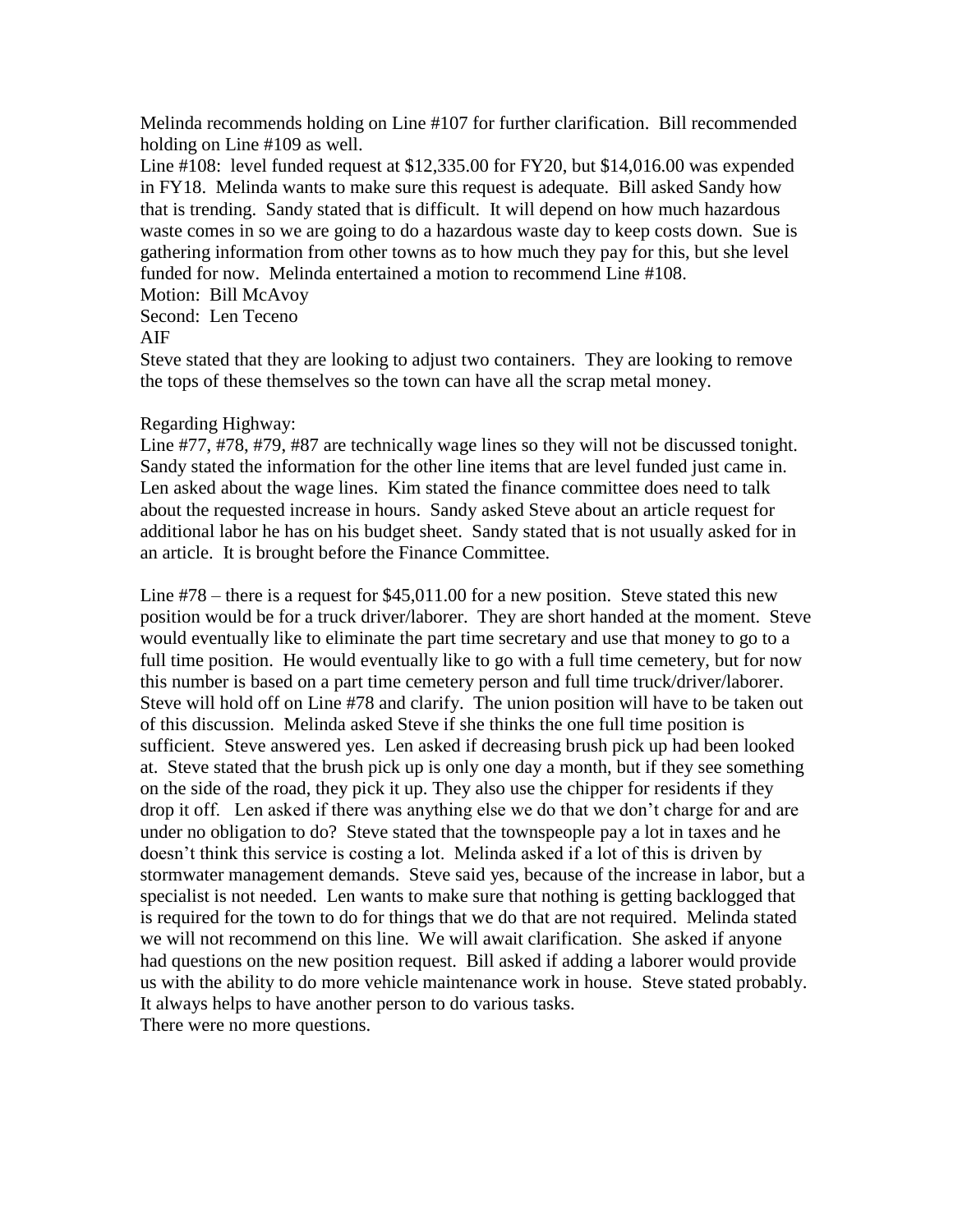Line #80 - Highway Expense – There is a small increase of \$550.00 over FY19. Melinda asked if this was due to stormwater costs. Steve said no, it is due to OSHA training. He is going to stagger people to attend the trainings, possibly twice a year. He sends them to free courses whenever available, but there are courses they are mandated to take. Melinda entertained a motion to recommend \$6,771.00 Motion: Bill Second: Len AIF

Line #81- Barn Maintenance – FY20 request is for  $$12,600.00$ . FY19 was  $$10,100.00$ . Steve stated this is part of OSHA again. It is now mandated to pump basins and floor drains and maintain them on a regular basis. It must be done quarterly. Charlie stated down the road, these types of things may go under a separate line item instead of being under each department's maintenance budget. Melinda stated it would be a good idea to have a separate OSHA line item. Melinda entertained a motion to recommend Line #81. Motion: Bill McAvoy Second: Len Teceno

AIF

Line #82 - Highway Equipment – There is an increase of \$10,000.00. Steve stated this is for sandblasting and painting of trucks, oil, tires, car parts, etc. Steve wants to start a preventative maintenance program. The trucks are getting a lot of salt damage. Bill asked if this would be done in house. Steve stated the painting would not be done in house. The trucks need to be sandblasted and painted. The cost will be \$2,000.00 to \$3,000.00 per smaller trucks, and bigger trucks will be \$4,000.00 to \$5,000.00 per truck. He would like to rotate trucks so that every 5th year, a truck is getting done. Melinda asked if the \$10,000.00 is a reasonable amount to cover the costs of this and the other needed items. Melinda asked if this was a place we had to hold back funds, what happens if we don't approve? Steve stated he'll just keep trying to keep things together. Is there a minimum amount of increase he could consider if finance can't recommend \$10,000.00? Is there a minimal amount of increase you could ask for to cover oil ,tires, and car parts? Steve stated he might be able to cut it in half. Len recommended to table this discussion until we get an idea about remainder further into the budget. Bill asked if it could be taken out of Chapter 90. Steve stated yes, but he can't keep taking money out of Chapter 90. Sandy stated maybe the sandblasting could be taken out of that. Fred asked if sandblasting extends the life of a truck. Steve stated yes, approximately 7-10 years. Melinda asked Steve to provide a bullet list of items and associated costs so they can see the request broken down. Melinda stated the committee will hold on Line #82.

Line #83 – Highway, Towns and Roads is level funded over FY19 in the amount of \$74,355.00. Melinda entertained a motion to recommend Line #83. Motion: Bill McAvoy Second: Len Teceno AIF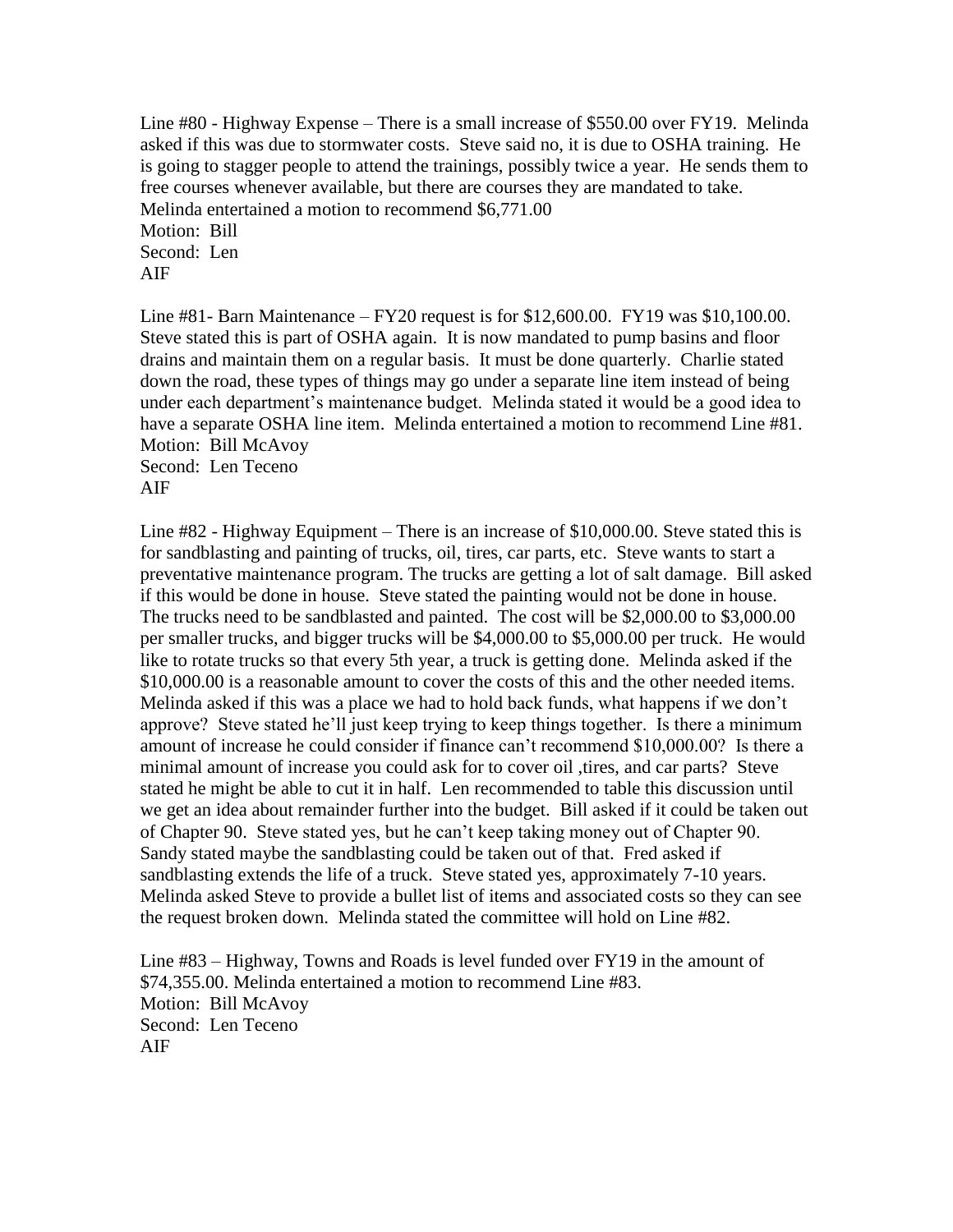Line #84 – Highway, Snow and Ice is level funded in the amount of \$177,509.00. Melinda entertained a motion to recommend Line #84. Motion: Bill McAvoy Second: Len Teceno AIF

Line #85 – Street Lights – Sandy asked Steve if this is level funded as it was not filled out and she didn't want to assume. Len asked what we do with street lights? Charlie stated we will be looking at purchasing the street lights. Part of looking at the cost of street lights is thinking about the mortgage. We still pay for electricity etc, but we have to use a third party for maintenance etc. Melinda asked Steve if Line #85 for FY20 is level funded at \$27,300.00. He stated yes. Bill asked if he could make a motion to recommend Line #86, Traffic Lights, Line #87, Tree Warden Salary, Line #88, Tree Maintenance, and Line #89, Insect and Pest Control. Len asked if we still need these lines as they are only \$1.00. Charlie stated that by appropriating the \$1.00 amount, we could go before the Finance Committee for transfer for these lines if needed. Melinda entertained a motion to recommend Line #85 for \$27,300.00, Line #86 for \$5,500.00, Line #87 for \$1.00, Line #88 for \$3,500.00, and Line #89 for \$1.00. Motion: Bill McAvoy Second: Fred McGovern

AIF

Sandy pointed out the note on Highway Surveyor salary request. Steve overseas the recycling but receives no stipend for it. Charlie revisited the request for Line #82. He clarified that roadbuilding machinery, equipment and tools can't be done as general maintenance. Sandy stated that Steve is asking for a stipend in the amount of \$5,524.00 for overseeing the Recycling Department. Right now, he is the department head for recycling and some of the reasons he gets called is for disciplinary issues. Melinda asked if this is a reclassification request. Sandy stated that the Highway Superintendent is an elected position. He is also the Cemetery Superintendent which is an appointed position. Charlie clarified that it is also a separate position and does not have to be the same person. He is performing duties he is not getting paid for. Melinda asked if this amount would be sufficient to pay a "new position" if we were to take it out of his job description. Len asked if we could pay the stipend out of the recycling fund instead of putting it in the Highway Surveyor salary line. Charlie stated we could look at that. Len stated that it is a very specific number and asked how Steve determined it. Steve stated he tried to figure out how many hours he worked and that's how he came up with the number. Len stated he feels more comfortable if the money came out of the Recycling fund. Melinda stated that for Line #77 – Highway Surveyor Salary – the committee could take a vote on \$79,264.00 with the stipulation that the Finance Committee recommends a funding scheme of the stipend coming from the recycling fund. Bill asked if we can just vote the stipend for now. Melinda entertained a motion to approve the request for \$5,524.00 to assign a stipend to compensate the highway department head for the co-acting role as the head of recycling. Motion: Bill McAvoy Second: Len Teceno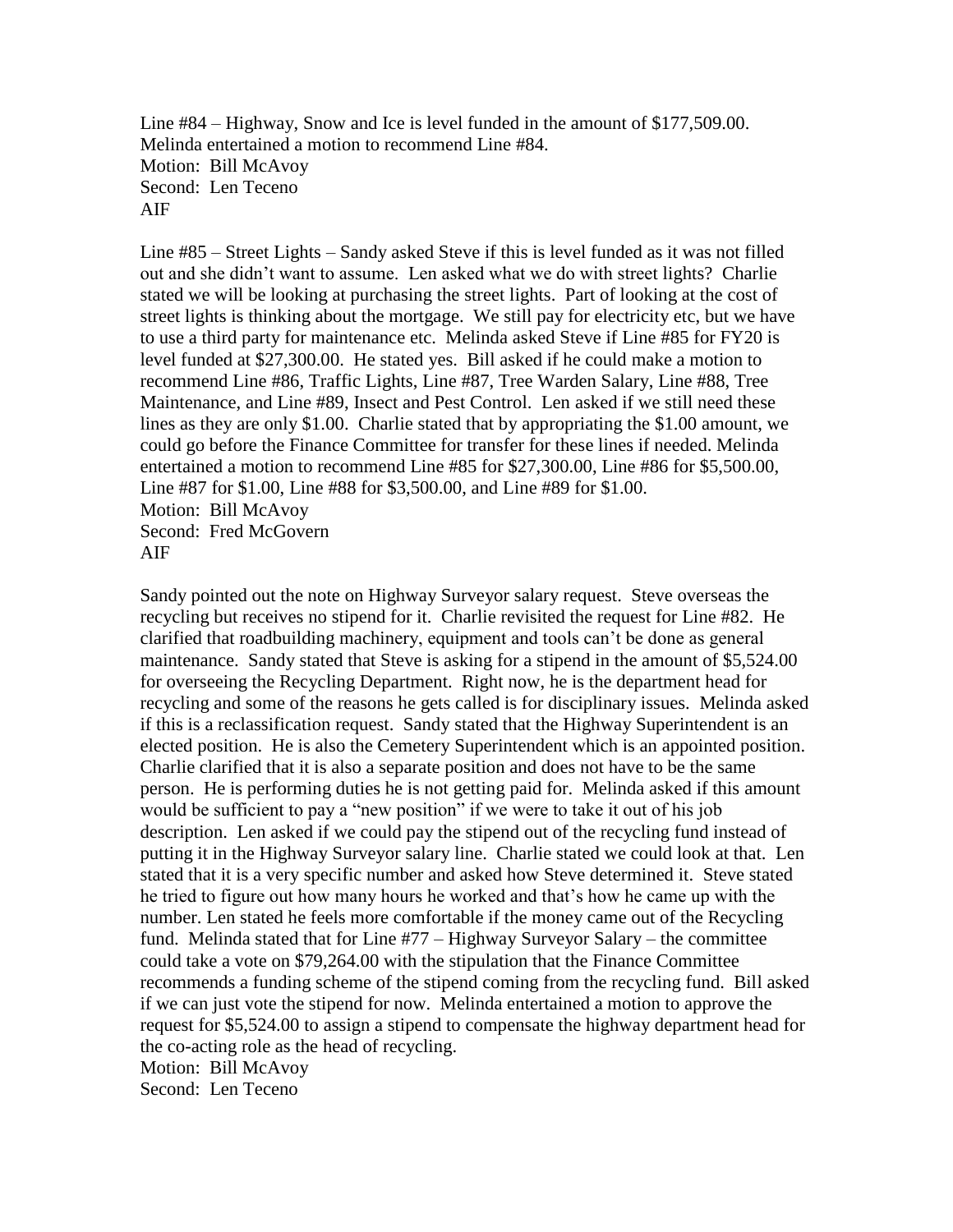AIF

Len asked that the committee make sure to clarify that the stipend will be coming out of the recycling budget and that we are not voting on Line #77 at this time.

Line #92 – Cemetery Supplies and Equipment is level funded for FY20 for \$6,020.00. Melinda entertained a motion to recommend Line #92. Motion: Bill McAvoy Second: Len Teceno AIF

Melinda stated we will hold on Line #90 and Line #91 because they are wage lines.

Next on the agenda: Website Development. Len asked if there is a warrant article for the website? Charlie stated yes. He stated that he's been told April 1st is the end of life for the software platform. He stated that some of the need for the website is legal. It provides links to other places like pay your bills online. The alternative is to stay with Civic Plus and pay them \$3,000.00 for a template website or and \$4,500.00 for a redo. We'd still be charged an annual fee. Civic plus has been fine for maintaining the site but have been non proactive regarding improvements to the site. Fred asked if both were proprietary. Charlie stated he believed so. Melinda stated she believes the new website was easier in terms of functionality. It would be easier to use on mobile devises as well. Charlie asked if the committee could give him an idea of where they stand. Len asked him to go back over the numbers again. Charlie stated that Granticus is \$7,500.00, but provides free service the first year. Service for the second year \$4,000.00 and for the third year \$4,200.00, etc. He thinks there would be approximately a 2% increase per year. He thinks we'd be in for a five year contract. Virtual Town Hall is \$3,000.00 or \$4,500.00 for a redo and we spend a little over \$3,000.00 a year in service costs. Sandy asked if that means we would not need a budget line for FY20. Charlie stated he needs to have the budget there. Len asked for usage metrics – how many clicks per month. Len stated that it is not exorbitant to ask for it if it's used. He wants to make sure it is used. Fred stated if we go with an open source contract software provider, we may be better off in terms of flexibility. Fred stated he hoped we would not go with a proprietary software. Charlie stated he will go back and get exact numbers for the finance committee. The biggest problem per Charlie is that someone has to take the time to keep the website up to date. Melinda suggested we table the discussion until we see fee schedule and metrics for usage of the website. Bill asked if there are open source options available. Fred stated it will cost more up front to get it designed, but the cost to maintain is lower. We would have to take into consideration the expected life of the software.

Len asked if the committee should go over police and fire. Len stated he just wanted to go over the increases he talked to them about. He spoke to the Chief about wages. The Chief stated that the town pays a salary to those who get sent to the academy. He has a \$30,000.00 contingency which looks like it's now built in. Charlie would want to check with the labor council about that. Charlie believes it's a condition of their employment. Len stated the chief asked other towns and they do not do that. Charlie stated that we garnish their paycheck for a certain amount of money for three years to pay for the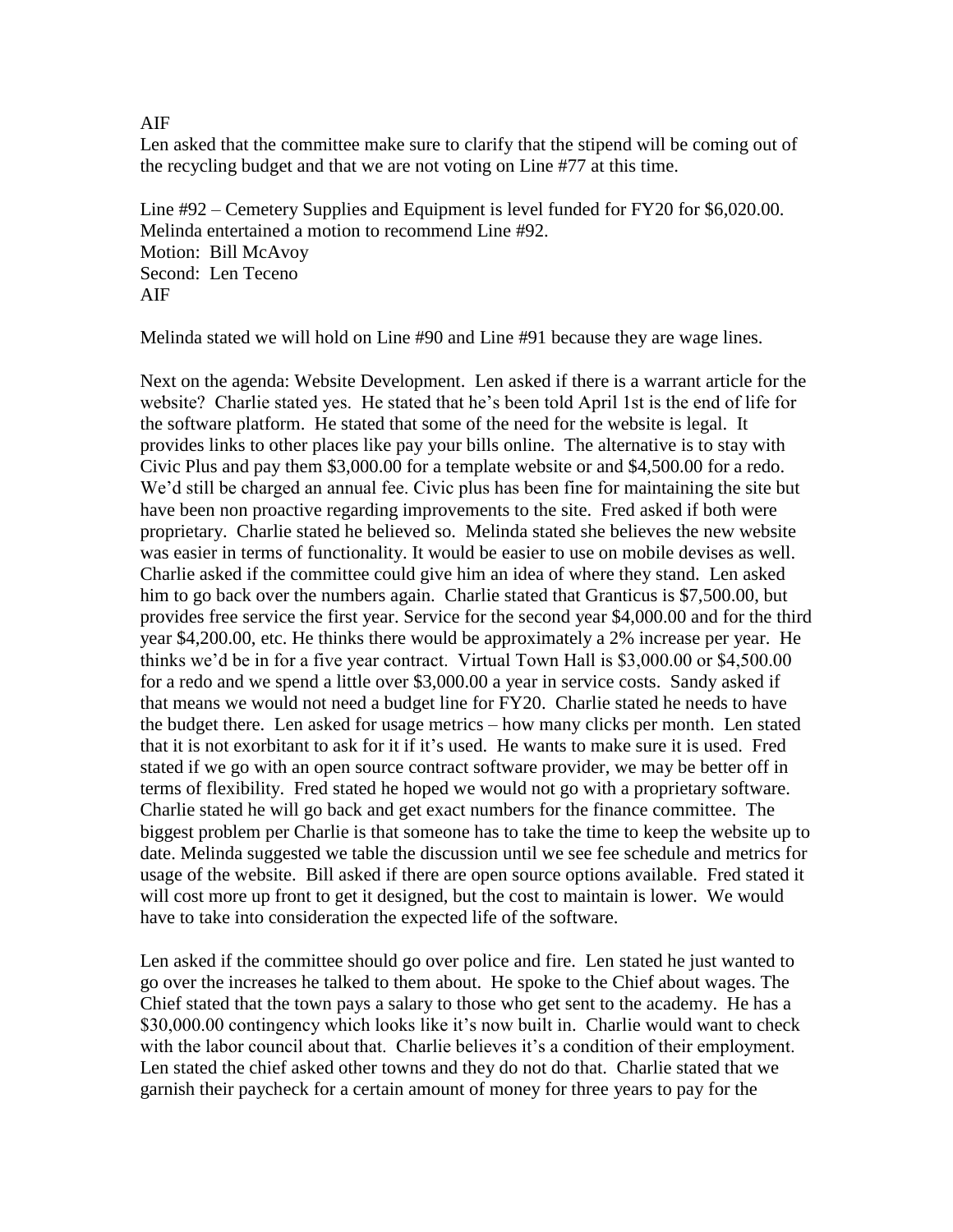academy. If they don't stay for three years as an employee of the town, they would have to pay us back.

He will have to check with council regarding this issue and how our letter of employment is worded.

Sandy stated she will speak with the chief and look closely at his budget and break down what he is requesting. Len stated he will also check his spreadsheet to clarify. The other piece is additional overtime due to a retirement. There is an open position that will be filled but the overtime is needed until then. Both Sandy and Len will check on their notes and revisit the increase request.

Melinda stated the committee could vote on Line #48 - Police Expense - which is level funded for \$62,485.00. She entertained a motion to recommend Line #48. Motion: Fred

Second: Bill

AIF

The committee will hold on the other line items until we talk to the Chiefs.

Len asked if Capital Planning decided to roll in the maintenance for the Police Chief's car every five years. Bill stated yes. He stated the Fire Department is having to have external sources perform mechanical maintenance we should do in house. The Public safety piece for emergency management is we are going to have regional warming shelters, but if we had to have one for one day or one night this would cover it. Sandy stated that to have an EMT there, we need to budget. Len then stated the town approved a 12.5% increase in salary over three years, for the Fire Chief's salary, which was contentious. Len thought asking for another 4% could get contentious. Len thought we only voted on one year. Melinda and Charlie stated that the three year increase was approved. Len stated that the additional years were not on the warrant. Charlie said in the past, when we had union contracts, we did three year contracts but the only amount shown on the warrant was the actual sum. It was not detailed over the three years. Len asked what happens if the townspeople see the increase and have a problem with it or don't vote for it. Charlie said he believes one possible scenario is the chief could leave, and the other is he could sue for violating the contract because the contract involves only one person. If that happened with the police officers, because its more than one person, the town could lay off officers. Len stated that this seems like a major disconnect from our other processes. Charlie agrees but stated that it was necessary. Len stated the process still doesn't make any sense to him. He is worried about it being contentious at town meeting. Charlie stated that if the townspeople don't vote for it, we will suffer the consequences and Charlie stated this was discussed at town meeting and people were made aware that it was a three year increase.

Len again stated that he was not comfortable with how we handle this. Charlie advised the committee that moving forward, they have every right to say that they are not in agreement to give automatic wage increases over three years, and then bring it to town meeting.